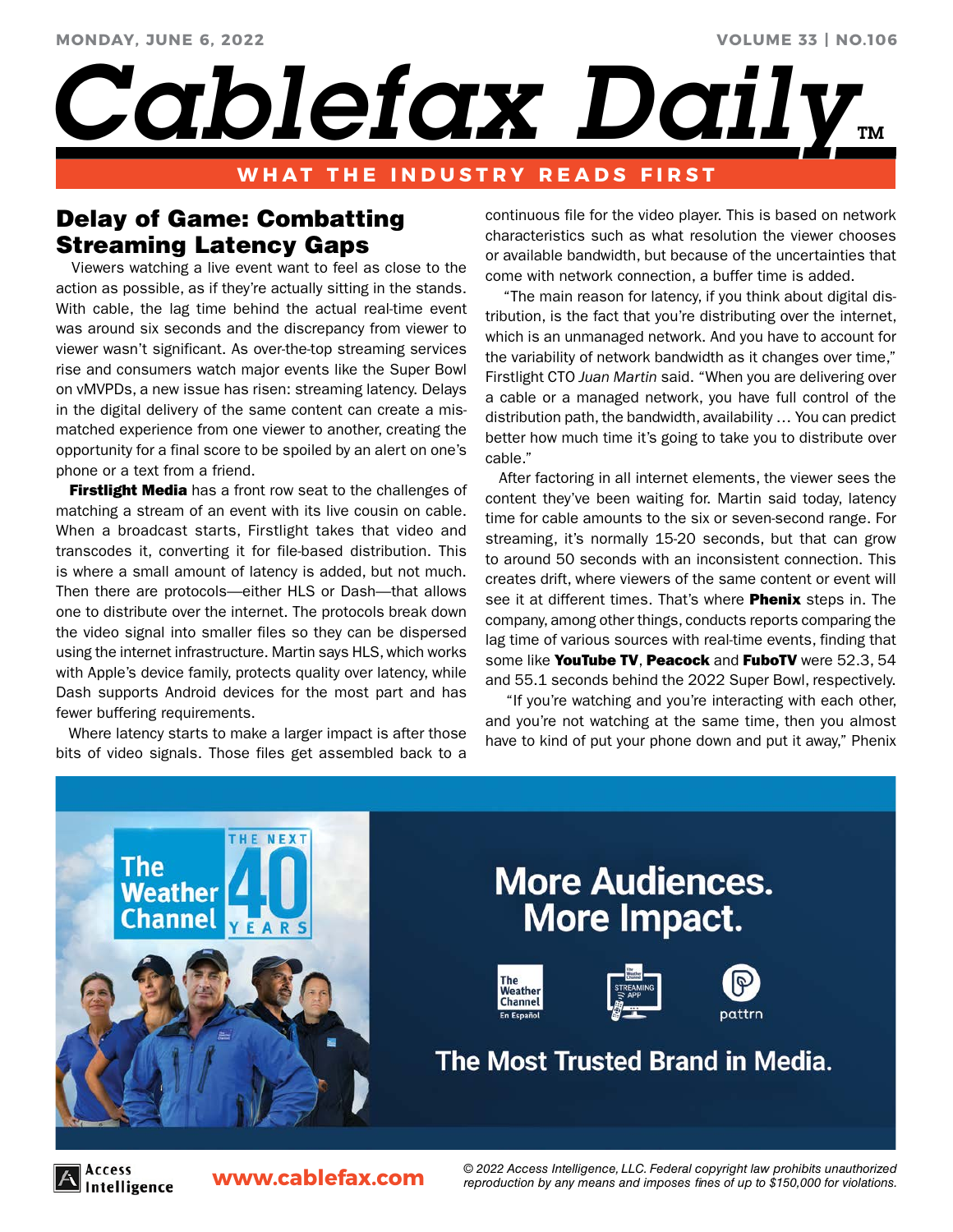CMO *Jed Corenthal* said. "Because if you don't, the game that you're watching may be ruined for you because you've seen something."

 The issue has only become more complicated with the rise in sports betting, particularly in-game betting. Pre-game bets close at the start of the contest, but in-game options pop up throughout the duration of the game. If a person's stream is behind, there is a chance they'd be unable to place a bet. Corenthal said problems like this could make sportsbooks like **DraftKings** or FanDuel consider entering the fray for sports media rights.

 "What we believe sportsbooks are going to start to do—and we're starting to see it already—is that they're starting to stream video content on the app itself," he said. "Ultimately, you will go from a bet-and-watch experience where you go on the app and you make your bet, and then you go watch the game … To where you can watch the game and bet on the game in the same application."

 As for how to reduce streaming latency, the jury is still out. Some delay is added for quality assurance, but for file compression, transfer and reconstruction, it's based on the mercy of internet connection and the technological process. "Short-term, we're going to be, I think, gradually migrating to chunk-based transfer. So, for low latency reduction, or like the latest HLS, it's going to be better than broadcast and good enough," Martin said.

#### **NSR NOT WORRIED ABOUT DISH DEADLINE**

The FCC's Wireless Telecommunications Bureau turned heads two weeks ago when it opened a docket to monitor DISH's compliance with conditions tied to the **T-Mobile/Sprint** merger and its wireless network launch. But New Street Research doesn't think that necessarily means investors should be worried about potential consequences for the operator. The most immediate concern coming up is the condition requiring DISH to build out a network reaching at least 20% of the U.S. population by June 14. If there is a challenge, it will be in ensuring Voice over 5G (VoNR) service runs smoothly at that point, but DISH can rely on its MVNOs to ease that pain. Investors have also been concerned because FCC Chair *Jessica Rosenworcel* voted against the T-Mobile/Sprint merger involving DISH during the last administration. Would she use this as an opportunity to penalize because she wasn't a fan of the deal in the first place? "Any material penalty against DISH now increases the odds of only three players offering wireless services, the opposite of what Rosenworcel wants," New Street said in a weekend note. "Second, she has already expressed a view that the deal struck by her predecessor had loopholes. So here, she can justify a benign treatment of DISH on the grounds that it is mandated by the flawed Republican conditions that she is obligated to honor as the legal framework for compliance." **T-Mobile** beat DISH to the 5G voice jump Friday, launching commercial VoNR service for customers with Samsung Galaxy S21 5G smartphones in limited areas of Portland, Oregon, and Salt Lake City. T-Mobile told customers in those areas that they should expect less of a delay in the time between when they dial a number and when their phone starts ringing. The more exciting prospects for the technology will come in the future when it allows T-Mobile to perform network slicing that

# $\sqrt{2}$   $\sqrt{3}$   $\sqrt{4}$ **Mark Your Calendars!** *Cablefax 2022* Award Submission Deadlines

**The Diversity List** Deadline: June 3

**Most Powerful Women** Deadline: August 12 **Nominations** Final Deadline: August 19

 $\begin{array}{|c|c|c|c|c|}\hline \rule{0pt}{12pt}\quad\quad & \boxed{5} & \boxed{9} & \boxed{10} & \boxed{11} \ \hline \rule{0pt}{12pt}\quad\quad & \boxed{5} & \boxed{7} & \boxed{8} & \boxed{9} & \boxed{10} & \boxed{11} \ \hline \end{array}$ **Nominations** Final Deadline: June 10

 $\begin{array}{|c|c|c|c|c|}\n\hline\n9 & 13 & 14 & 15 & 16 & 17 & 18\n\end{array}$ 

 $\frac{1}{2^2}$   $\frac{1}{2^3}$   $\frac{1}{2^4}$   $\frac{1}{2^5}$  $\frac{27}{27}$   $\frac{28}{29}$   $\frac{29}{9}$ www.Cablefax.com Questions: Kate Schaeffer at kschaeffer@accessintel.com

Cablefax Daily (ISSN 1069-6644) is published daily by Access Intelligence, LLC | www.cablefax.com | 301.354.2101 | Editorial Director: Amy Maclean, 301.354.1760, amaclean@accessintel.com | VP/Group Publisher, Cablefax and Cynopsis: Robbie Caploe, 917.974.0640, rcaploe@accessintel.com | Managing Editor: Sara Winegardner, 301.354.1701, swinegardner@accessintel.com | Associate Editor: Noah Ziegler, 301.354.1704, nziegler@accessintel.com | Director of Business Development, Cablefax: Ellen Kamhi, 917.626.5574, ekamhi@accessintel.com | Dir of Marketing: Kate Schaeffer, kschaeffer@accessintel.com | Production Manager: Joann Fato, jfato@accessintel.com | Kerry Smith, Divisional President, Marketing & Media Group, ksmith@accessintel.com | Group Subs/Subscription Questions, Client Services: 301.354.2101, clientservices@accessintel.com | Annual subscription price: \$1,799.00/year | Access Intelligence, LLC, 9211 Corporate Blvd., 4th Floor, Rockville, MD 20850

1